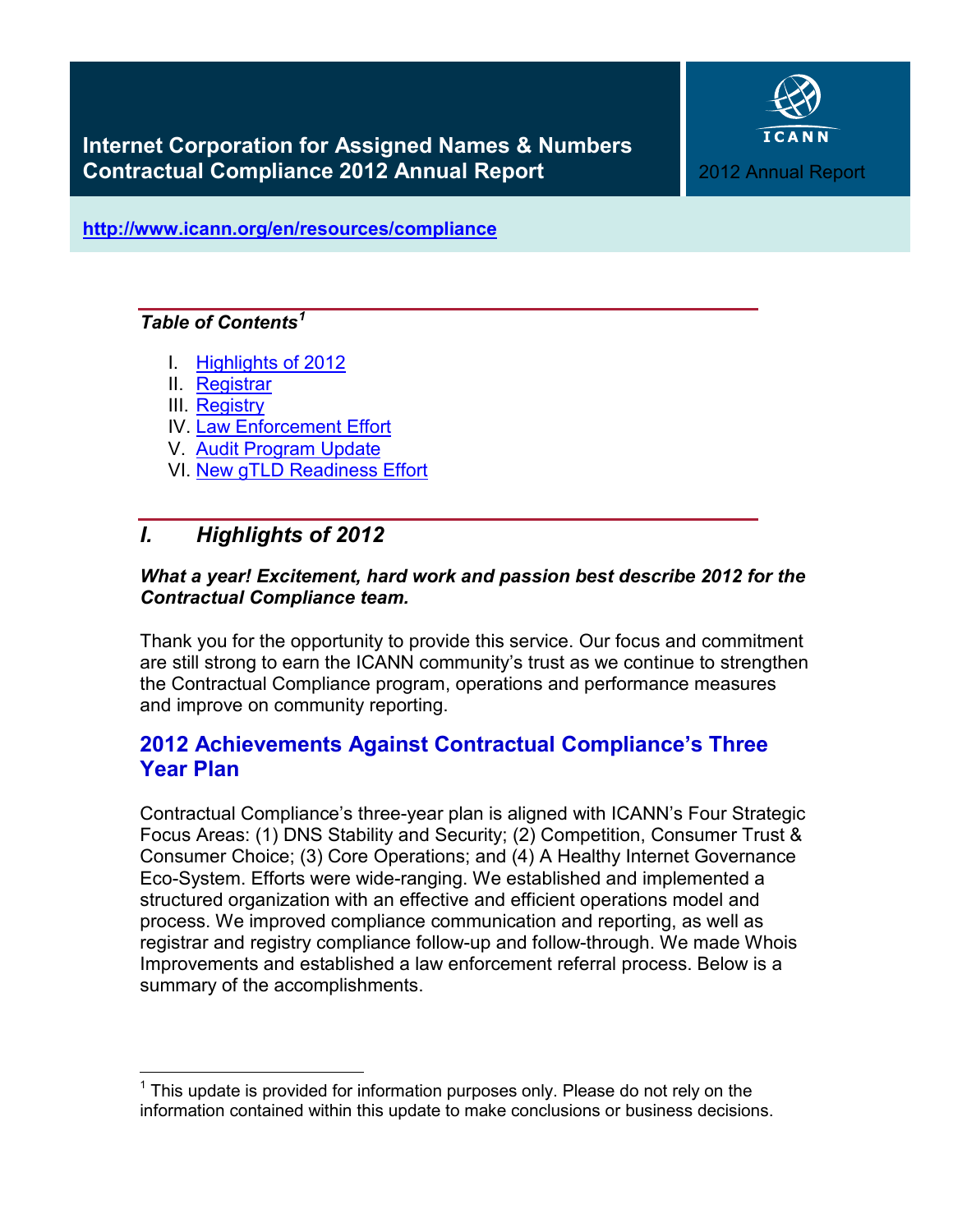#### **Budget Increase**

The Contractual Compliance budget was increased to US\$6,179,000 in fiscal year 2013, a 60 percent increase over the amount forecasted for the prior year. Additional funds were allocated for hiring new staff, conducting contractual compliance audits and increased overhead expenses.

#### **(in Thousands of US Dollars)**

 Extract from Adopted Operating Plan and Budget for FY13 found at: <http://www.icann.org/en/about/financials/adopted-opplan-budget-fy13-24jun12-en.pdf>

| <b>Organizational Activities</b> | <b>FY13 Draft</b> | <b>FY12</b>     | <b>FY12</b>   | <b>FY13 Budget less</b> |       |  |  |
|----------------------------------|-------------------|-----------------|---------------|-------------------------|-------|--|--|
|                                  | <b>Budget</b>     | <b>Forecast</b> | <b>Budget</b> | <b>FY12 Forecast</b>    |       |  |  |
| Contractual Compliance           | 6,179             | 3,816           | 4,799         | 2,363                   | 61.9% |  |  |

| <b>Contractual</b><br><b>Compliance</b><br><b>Department</b>              | <b>FY12</b><br><b>BUDGET</b> | <b>FY13</b><br><b>BUDGET</b> | <b>Year over</b><br>Year<br><b>Change</b> | <b>Comments</b>                                                                                                                                                                                                           |
|---------------------------------------------------------------------------|------------------------------|------------------------------|-------------------------------------------|---------------------------------------------------------------------------------------------------------------------------------------------------------------------------------------------------------------------------|
| Contractual<br>Compliance<br>Department<br>budget                         | \$2,276,930                  | \$3,619,506                  | \$1,342,576                               | Contractual Compliance department<br>operating cost to cover personnel, travel &<br>meetings, professional services and<br>administration. Increase due to additional<br>FTEs, travel and systems improvement<br>projects |
| Shared<br>resources                                                       | \$2,521,884                  | \$2,559,702                  | ( \$37, 818)                              | Support from other departments: IT,<br>meeting logistics shared costs, Finance & HR<br>admin, etc. As the core team deepened, the<br>support level from other departments was<br>reduced.                                 |
| Total<br>Functional<br>View of<br>Contractual<br>Compliance<br>Activities | \$4,798,814                  | \$6,179,208                  | \$1,380,394                               | Increase in Personnel to build the core<br>team; Increase in professional services and<br>systems improvements.                                                                                                           |

For detailed information regarding ICANN's fiscal year 2013 budget, go to: [http://www.icann.org/en/about/financials.](http://www.icann.org/en/about/financials)

#### **Staff Increase**

As of the date of this report, the Contractual Compliance staff is comprised of 13 full time employees and three contract employees. This represents an increase from five full time employees in 2011. Staff members, who routinely resolve compliance matters by communicating with parties in languages other than English, are fluent in seven languages: Arabic, English, French, Hindi, Korean, Spanish and Urdu. For staff information please go to:

http://www.icann.org/en/resources/compliance/staff.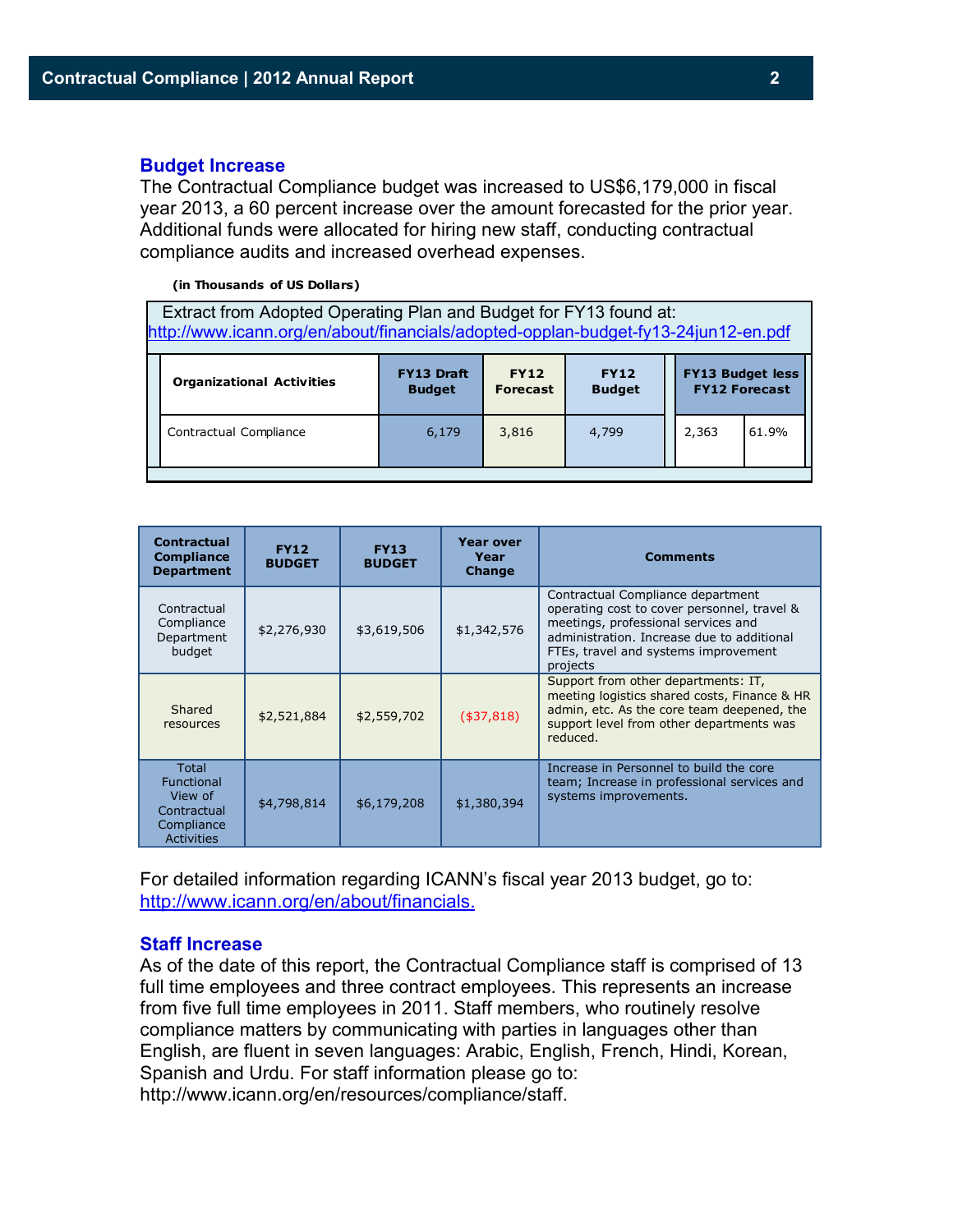#### **Increased Number of Escalated Compliance Notices**

In 2012, 23 escalated compliance notices (i.e. notices of breach, suspension and termination) were issued; a 64 percent increase in the number of escalated compliance notices issued in 2011. Escalated compliance action was taken based on a registrar's failure to comply with its contractual obligations. Please refer to Summary of Complaints below for the enforcement activities.

#### **Rollout of Quality Assurance Processes**

Standard business approaches and processes were implemented to ensure consistency, accuracy and ability to measure and report to the community about complaint processing. Enhancements were made to the Whois Data Problem Report System (WDPRS) and the General Complaint System (C-Ticket System).

In addition, a feasibility study was conducted to assess and select a complaint management system to replace the current complaint tools while improving on the user experience. The consolidation into one centralized system will improve complaint processing, tracking and overall operational effectiveness and efficiency. Development work began in 2012 and the system is scheduled for implementation in early 2013 with a gradual transition by complaint types.

#### **Monthly Newsletters**

The Contractual Compliance team resumed publishing high level monthly updates to keep the ICANN community informed of Contractual Compliance news and activities. The newsletter can be found at: <http://www.icann.org/en/resources/compliance/newsletter>

#### **Summary of Complaints**

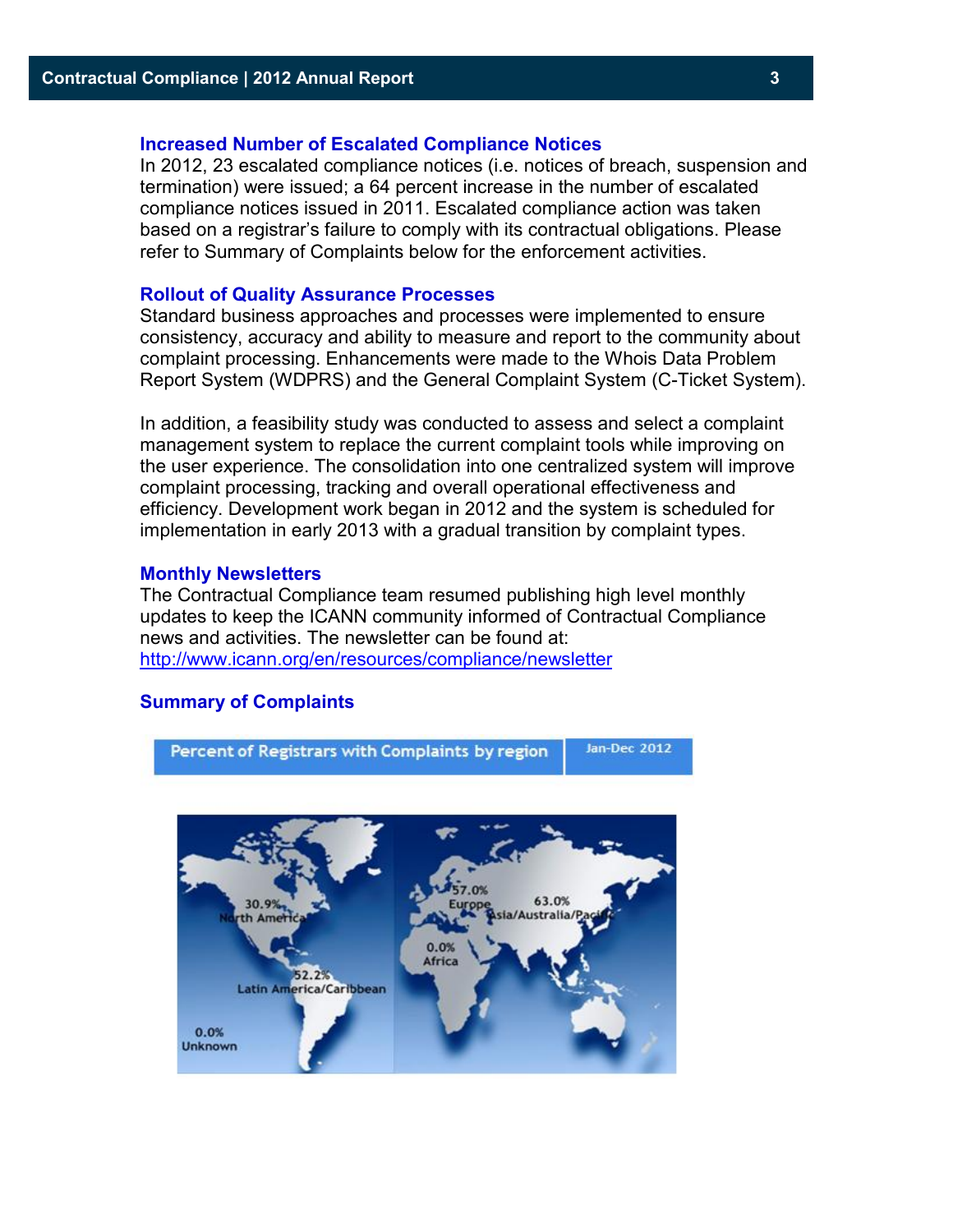

Whois Inaccuracy led with 62.7 percent, followed by Customer Service at 20.6 percent and Transfer problems at 14 percent. "Customer Service" is comprised of: Website Content, Spam Abuse, Reseller Provider, Registrar Service, Redemption, Ownership Transfer, Name Password, Inquiries, GTLD, Financial Transactions, Domain Renewal, DN Dispute, CPanel and ccTLD.

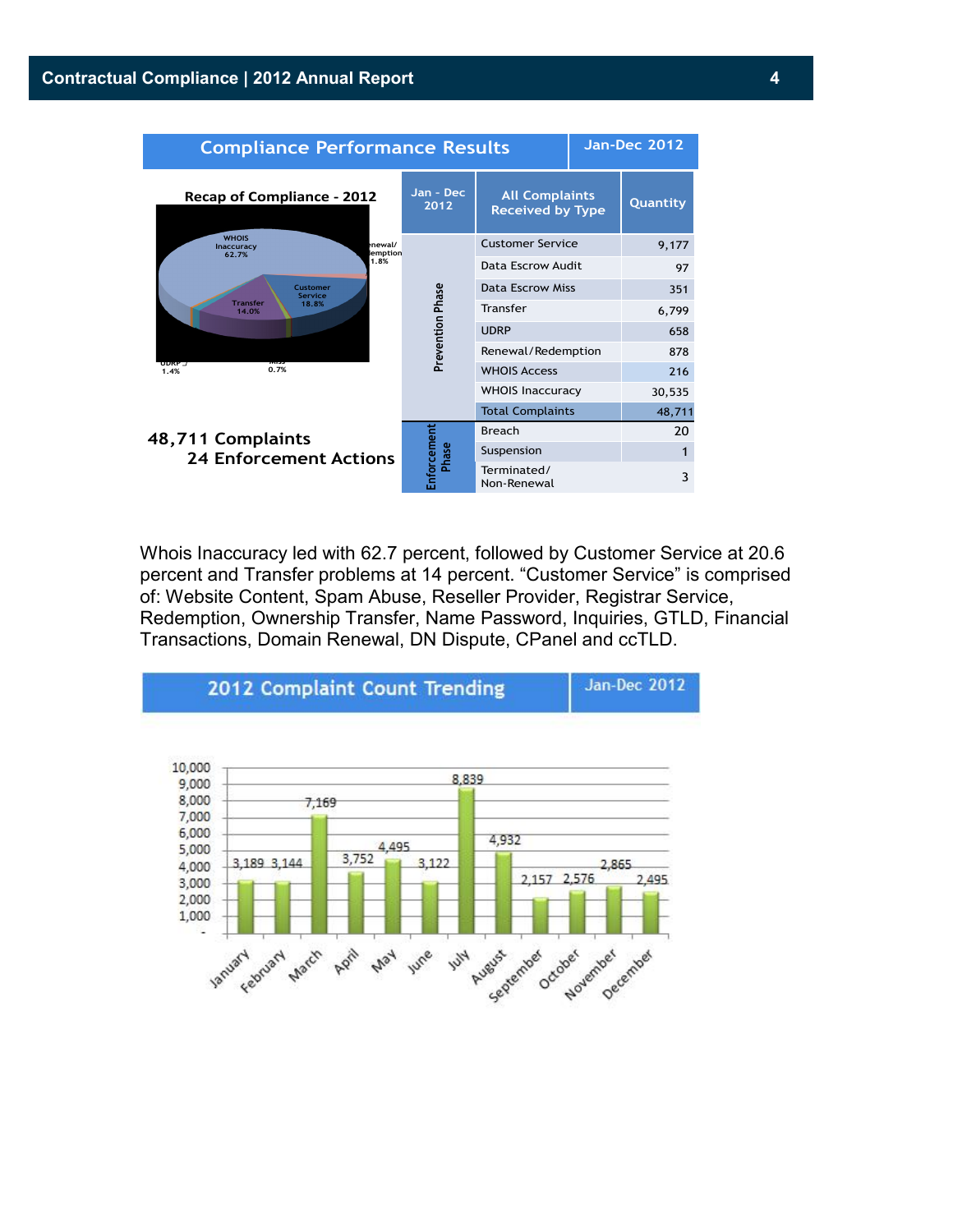### **Contractual Compliance | 2012 Annual Report 5**

| <b>2012 Enforcement Activities</b>                                                |                                     |                                        |                                             |                                  |                   |                             |                                         | Jan-Dec 2012                                    |                            |                            |                                   |                           |                            |                    |                                           |                      |                     |                                           |                                           |                         |
|-----------------------------------------------------------------------------------|-------------------------------------|----------------------------------------|---------------------------------------------|----------------------------------|-------------------|-----------------------------|-----------------------------------------|-------------------------------------------------|----------------------------|----------------------------|-----------------------------------|---------------------------|----------------------------|--------------------|-------------------------------------------|----------------------|---------------------|-------------------------------------------|-------------------------------------------|-------------------------|
| Cured<br><b>Not Cured</b><br><b>Terminated</b><br><b>Enforcement Notices 2012</b> | á<br>$\bullet$<br>0101 Internet, In | 1978<br>5.<br>Sa<br>Connect<br>œ.<br>Æ | g<br>ä.<br>l E<br>Ľ<br>Billnsim<br>Alantron | F<br>ïч<br>Alices Registry, Inc. | Asadal, Inc. 632. | Bargin Register, Inc. 1081. | $\frac{6}{5}$<br>DemainAllies.com, Inc. | ಕ<br>$\mathbf{a}$<br>E<br>ś<br>eName Technology | Info com Network Ltd. 1484 | InTrust Domains, Inc. 653. | Mat Bao Trading & Service Company | Name For Name, Inc. 1103. | 100<br>Net 4 India Limited | Pachames Ltd. 103. | ۱ń<br>붊<br>$\frac{1}{3}$<br>Planet Online | Server Plan Sri 1460 | Tuco ws.com Co. 69. | a Signdom<br>Visesh Infotecnics Ltd. d/b/ | 120.<br>Corporation<br>Xin Net Technology | ă<br>Ynot Domains Corp. |
| Communicate contact data changes (RAA 5.11)                                       |                                     |                                        |                                             |                                  |                   |                             |                                         |                                                 |                            |                            |                                   |                           |                            |                    |                                           |                      |                     |                                           |                                           |                         |
| Escrow registration data (RAA 3.6)                                                |                                     |                                        |                                             |                                  |                   |                             |                                         |                                                 |                            |                            |                                   |                           |                            |                    |                                           |                      |                     |                                           |                                           |                         |
| Link to ICANN's registrant rights & responsibilities website (RAA 3.15)           |                                     |                                        |                                             |                                  |                   |                             |                                         |                                                 |                            |                            |                                   |                           |                            |                    |                                           |                      |                     |                                           |                                           |                         |
| Maintain registration data (RAA 3.4)                                              |                                     |                                        |                                             |                                  |                   |                             |                                         |                                                 |                            |                            |                                   |                           |                            |                    |                                           |                      |                     |                                           |                                           |                         |
| Pay accreditation fees (RAA 3.9)                                                  |                                     |                                        |                                             |                                  |                   |                             |                                         |                                                 |                            |                            |                                   |                           |                            |                    |                                           |                      |                     |                                           |                                           |                         |
| Provide Authinfo code (IRTP 5)                                                    |                                     |                                        |                                             |                                  |                   |                             |                                         |                                                 |                            |                            |                                   |                           |                            |                    |                                           |                      |                     |                                           |                                           |                         |
| <b>Provide communication records (RAA 3.4.3)</b>                                  |                                     |                                        |                                             |                                  |                   |                             |                                         |                                                 |                            |                            |                                   |                           |                            |                    |                                           |                      |                     |                                           |                                           |                         |
| Provide evidence relied on for transfer (IRTP 4)                                  |                                     |                                        |                                             |                                  |                   |                             |                                         |                                                 |                            |                            |                                   |                           |                            |                    |                                           |                      |                     |                                           |                                           |                         |
| Provide Registrar Services (RAA 3.1)                                              |                                     |                                        |                                             |                                  |                   |                             |                                         |                                                 |                            |                            |                                   |                           |                            |                    |                                           |                      |                     |                                           |                                           |                         |
| Provide Whois Services (RAA 3.3.1)                                                |                                     |                                        |                                             |                                  |                   |                             |                                         |                                                 |                            |                            |                                   |                           |                            |                    |                                           |                      |                     |                                           |                                           |                         |
| Publish contact data (RAA 3.16)                                                   |                                     |                                        |                                             |                                  |                   |                             |                                         |                                                 |                            |                            |                                   |                           |                            |                    |                                           |                      |                     |                                           |                                           |                         |
| Publish deletion, recovery and auto-renewal policies (RAA 3.7.5.5/6)              |                                     |                                        |                                             |                                  |                   |                             |                                         |                                                 |                            |                            |                                   |                           |                            |                    |                                           |                      |                     |                                           |                                           |                         |
| Respond to audits (RAA 3.14)                                                      |                                     |                                        |                                             |                                  |                   |                             |                                         |                                                 |                            |                            |                                   |                           |                            |                    |                                           |                      |                     |                                           |                                           |                         |
| Additional concern-conduct re, UDRP and UDRP Rules                                |                                     |                                        |                                             |                                  |                   |                             |                                         |                                                 |                            |                            |                                   |                           |                            |                    |                                           |                      |                     |                                           |                                           |                         |
| Maintain and provide communication records (RAA 3.4.2/3)                          |                                     |                                        |                                             |                                  |                   |                             |                                         |                                                 |                            |                            |                                   |                           |                            |                    |                                           |                      |                     |                                           |                                           |                         |
| Additional concern-conduct re. Contractual Compliance audit program               |                                     |                                        |                                             |                                  |                   |                             |                                         |                                                 |                            |                            |                                   |                           |                            |                    |                                           |                      |                     |                                           |                                           |                         |
| Additional concern-failure to respond to UDRP verification requests               |                                     |                                        |                                             |                                  |                   |                             |                                         |                                                 |                            |                            |                                   |                           |                            |                    |                                           |                      |                     |                                           |                                           |                         |

For up-to-date information, go to: [http://www.icann.org/en/resources/compliance/notices#notices-2012](http://www.icann.org/en/resources/compliance/notices%23notices-2012)

# <span id="page-4-0"></span>*II. 2012 Registrar Contractual Compliance Summary*

### **Improving Whois Inaccuracy Complaints Handling**

Application enhancements were completed to the Whois Data Problem Reporting System on 15 September 2012. The enhancements were to:

- 1. Shorten time to resolution by reducing the notification process steps from five to three, an outcome of aligning with the compliance process.
- 2. Improve processing quality and effort by reviewing all tickets prior to sending to registrars.
- 3. Ensure that registrars are timely investigating Whois inaccuracy claims by requiring proof of registrars' investigative efforts for every Whois inaccuracy report filed.
- 4. Process a backlog of complaints over a short period in a team building focused effort while developing additional staff knowledge in Whois processing.

### **Inter Registrar Transfer Summary**

In 2012, 6799 total complaints were received. Listed below were the most commonly reported issues:

• Registrars not providing the auth-code via their control panel, nor providing it within the IRTP-required five days.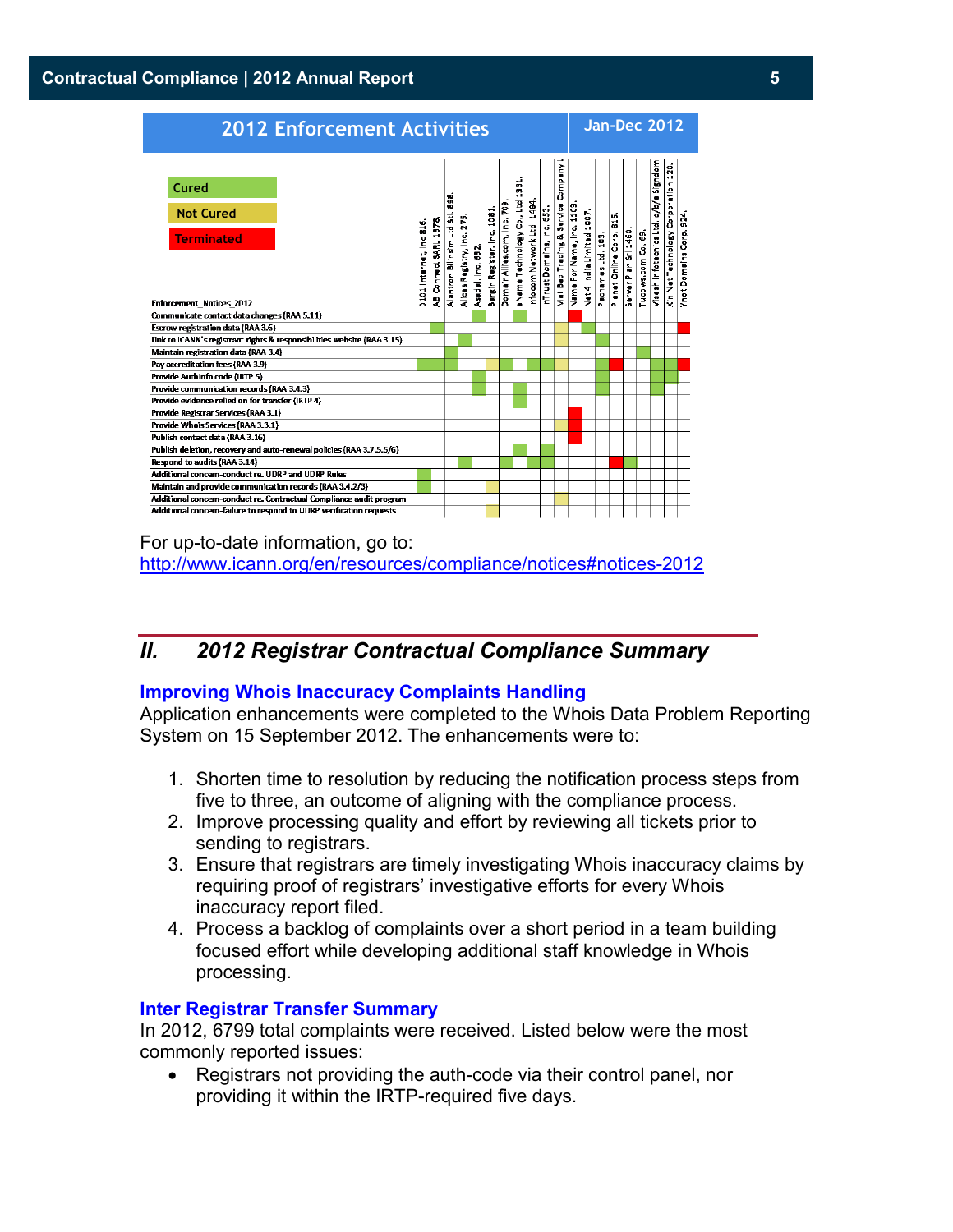- Registrars not unlocking the domain names nor providing means for the transfer contacts to unlock them themselves.
- Registrars sending the auth-code to a contact different than the Registered Name Holder.
- Resellers requiring registrants to renew their domain names as a condition to processing their transfer requests.

Five registrars received notices of breach due to violations of the IRTP. These breaches were cured.

#### **Summary on Domain Reseller Issues**

With over 1000 ICANN-accredited registrars located throughout the world, some provide domain registration services directly to the public and some through reseller(s) or other intermediaries (resellers).

For ICANN-accredited registrars, domain names registered through a reseller can pose additional or unexpected compliance challenges.

In 2012, registrars were reminded that the registrar of record shown in the gTLD registration data (i.e., Whois) is responsible for its reseller's action or inaction with regard to compliance issues arising from the Registrar Accreditation Agreement (RAA). Please refer to the October Update for more details on common compliance issues and ways to be compliant.

#### **Outreach Activities in 2012**

Contractual Compliance launched the first outreach session at ICANN's 42<sup>nd</sup> public meeting. Since then, Wednesday afternoon during the public meeting week has become the forum for focused discussions as well as open interactions with all interested members of the ICANN community with the Contractual Compliance team.

Outreach activities increased transparency and collaboration. ICANN held different types of outreach sessions; for Registrars and Registries to inform them about the Contractual Compliance Audit Program; by region to address the Inter-Registrar Transfer Policy and Contractual Compliance process and other sessions focused by registrar on Whois Inaccuracy and transfer related issues.

Another outreach effort focused on improving the quality of submitted Whois inaccuracy reports and reducing the large volume of improper reports, ICANN reached out to reporters to inform them of the "improper or invalid" reason their ticket was closed. This effort improved the accuracy of the data sent to registrars and the turn-around time of reports. Problems included profanity/improper language, complaint not reflected in Whois, complaints about domain content, or complaints about own domain name.

Click here for the link to the Outreach Page [http://www.icann.org/en/resources/compliance/outreach.](http://www.icann.org/en/resources/compliance/outreach)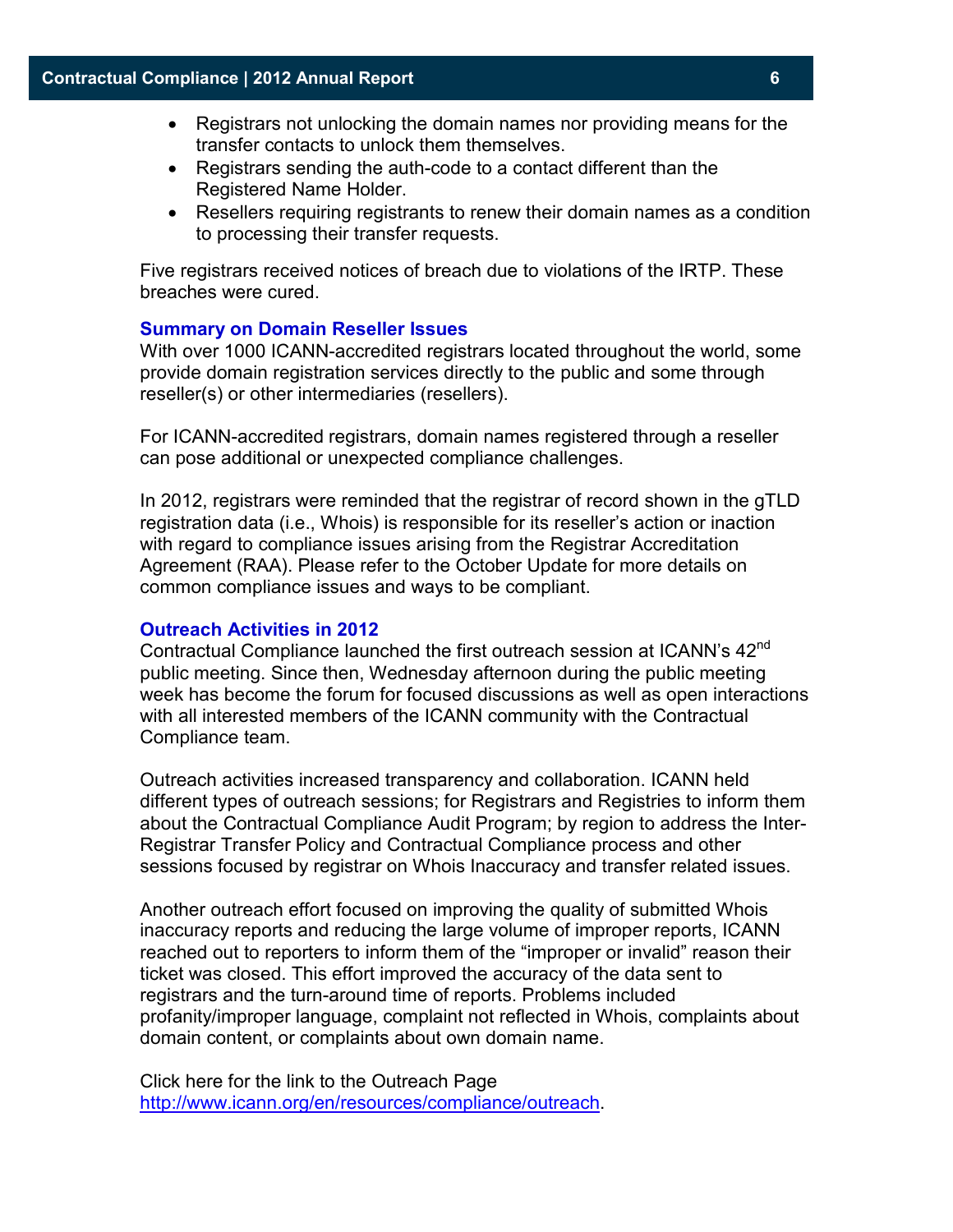#### **Public access to data on registered names**

ICANN-accredited registrars are required to provide public access to data on registered names (commonly known as Whois data) via an interactive web page and a port 43 Whois service. ICANN periodically monitors registrars' web page Whois services and uses the "Whois Monitoring System" (WMS) to monitor every registrar's port 43 Whois service several times per day.

In summary, the majority of registrars did provide access to Whois data via a port 43 Whois service. Between January and December 2012, using WMS, ICANN monitored the port 43 services for 1035 accredited registrars. Within this time period:

- 92 percent or 953 registrars provided consistent access to Whois data compliant with Section 3.3 of the RAA.
- Eight percent or 82 registrars did not provide consistent access to Whois data, meaning the WMS tool was unable to reach port 43 Whois servers for three or more consecutive days. ICANN followed up with each of the registrars concerned and all of them resolved the initial port 43 access issues.

#### **Whois Data Reminder Policy Audit Summary**

In January 2012, ICANN commenced the final standalone Whois Data Reminder Policy (WDRP) audit to assess whether registrars met the WDRP requirements during 2011.

Registrars accredited under the 2009 RAA as of 1 January 2011 and who had sponsored a domain name for a minimum of 12 months between 1 January 2011 and 31 December 2011, were required to respond within 15 days to four questions and to provide copies of registration agreements and sample reminders.

As a result of this audit, ICANN issued six notices of breach to registrars that failed to respond to the 2011 audit. Five of the six cured the breaches and one was terminated.

For the full audit report, please click on the following link: [http://www.icann.org/en/resources/compliance/reports/wdrp-audit-2011-report-](http://www.icann.org/en/resources/compliance/reports/wdrp-audit-2011-report-11jul12-en.pdf)[11jul12-en.pdf](http://www.icann.org/en/resources/compliance/reports/wdrp-audit-2011-report-11jul12-en.pdf)

#### **Uniform Domain Name Dispute Resolution Policy Summary (UDRP)**

In 2012, ICANN processed 30 UDRP complaints through its complaint processing system. The complaints received concerned registrars failing to implement UDRP panel decisions. By the end of calendar year 2012, 26 complaints were resolved and 4 were in the complaint resolution process.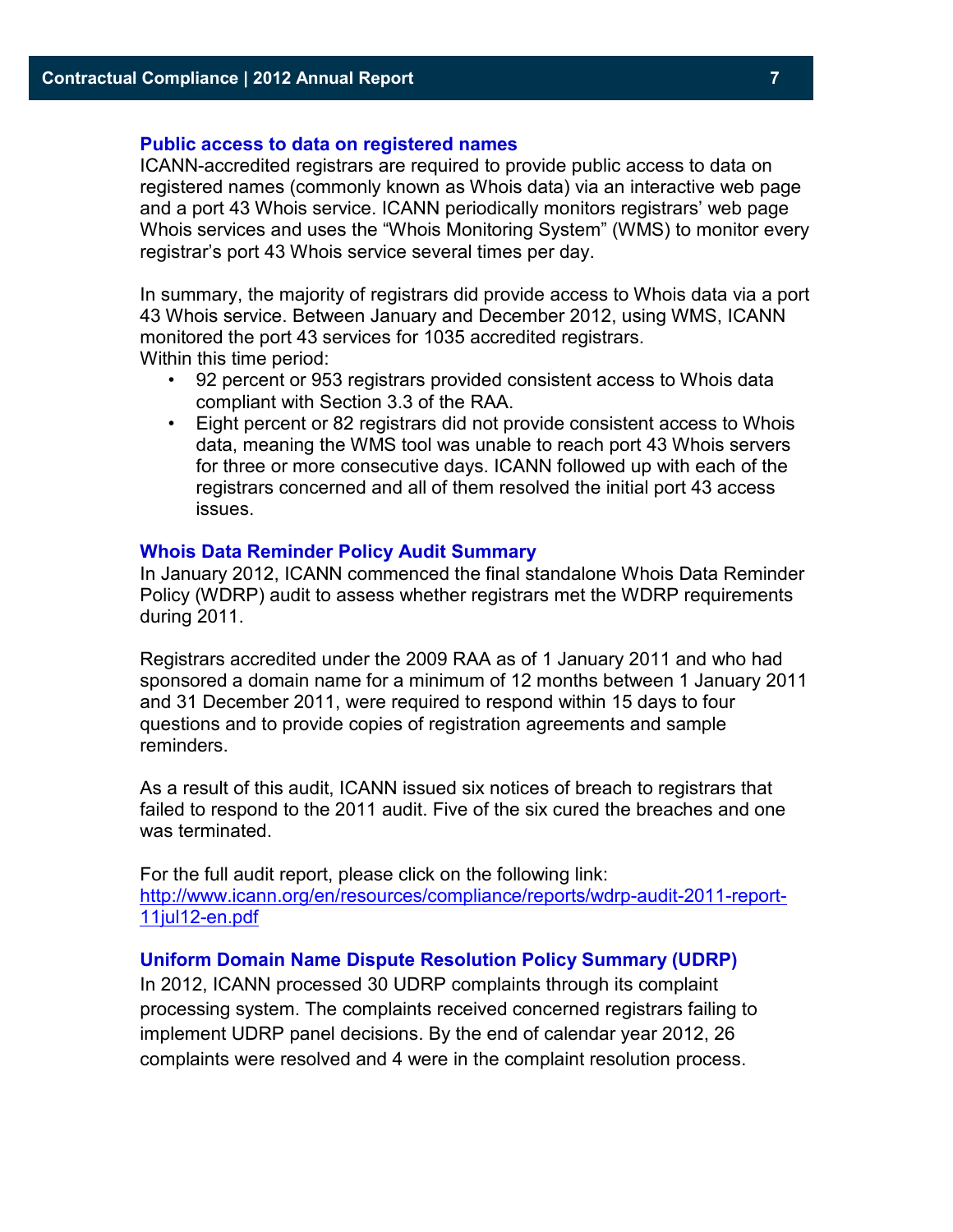## **Registrar RAA self-assessment audit questionnaire pilot and the Registry self-assessment questionnaire pilot on hold**

ICANN piloted a self-assessment audit questionnaire with a limited number of registrars and registries. The effort was put on hold to work on and launch the Contractual Compliance Audit Program in late 2012.

#### **Fake Renewal Notices (FRN)**

With the on-going challenge with FRN, ICANN initiated an internal analysis related to those complaints. Since 2009, ICANN received 57 FRN related complaints. The notices were from domain resellers, and did not appear to violate any laws (as described by complainants) or ICANN policies.

#### **Participation in ICANN Policy Development Process**

The Contractual Compliance team participated on the policy development teams listed below in 2012. Participation varied from reviewing or recommending proposed contract amendments to providing comments to proposed contract language regarding the enforceability of the proposed language or implementation proposals.

**RAA Amendments** - For more details regarding the Negotiations between ICANN and Registrars to Amend the RAA, go to: [https://community.icann.org/display/RAA/Negotiations+Between+ICANN+and+R](https://community.icann.org/display/RAA/Negotiations+Between+ICANN+and+Registrars+to+Amend+the+Registrar+Accreditation+Agreement;jsessionid=D22E7449964B37851BC706CD41402E3A) [egistrars+to+Amend+the+Registrar+Accreditation+Agreement;jsessionid=D22E7](https://community.icann.org/display/RAA/Negotiations+Between+ICANN+and+Registrars+to+Amend+the+Registrar+Accreditation+Agreement;jsessionid=D22E7449964B37851BC706CD41402E3A) [449964B37851BC706CD41402E3A.](https://community.icann.org/display/RAA/Negotiations+Between+ICANN+and+Registrars+to+Amend+the+Registrar+Accreditation+Agreement;jsessionid=D22E7449964B37851BC706CD41402E3A)

**Locking of a Domain Name Subject to UDRP Proceedings Policy Development Process Working Group** -- For more details go to: [https://community.icann.org/display/udrpproceedings/Home.](https://community.icann.org/display/udrpproceedings/Home)

**"IRTP Part B" PDP Working Group** – worked on the areas for improvement in the Inter-Registrar Transfer Policy which focused its efforts on domain name hijacking, the urgent return of an inappropriately transferred name and lock status. For more information go to:

[https://community.icann.org/display/gnsoirtpb/IRTP+Part+B+PDP+WG+-+Home.](https://community.icann.org/display/gnsoirtpb/IRTP+Part+B+PDP+WG+-+Home)

**"IRTP Part C" PDP Working Group** - tasked with addressing areas for improvement in the Inter-Registrar Transfer Policy concerning the change of control function, time limiting Forms of Authorization (FOA) and use of IANA IDs. For more information, please refer to:

[https://community.icann.org/display/gnsoirtppdpwg/Home.](https://community.icann.org/display/gnsoirtppdpwg/Home)

**Report to GNSO Council on Uniformity of Reporting -** with a focus on existing Compliance tools and systems and future improvements can be found at: [http://gnso.icann.org/issues/rap/contractual-compliance-report-reporting](http://gnso.icann.org/issues/rap/contractual-compliance-report-reporting-uniformity-16mar12-en.pdf)[uniformity-16mar12-en.pdf](http://gnso.icann.org/issues/rap/contractual-compliance-report-reporting-uniformity-16mar12-en.pdf)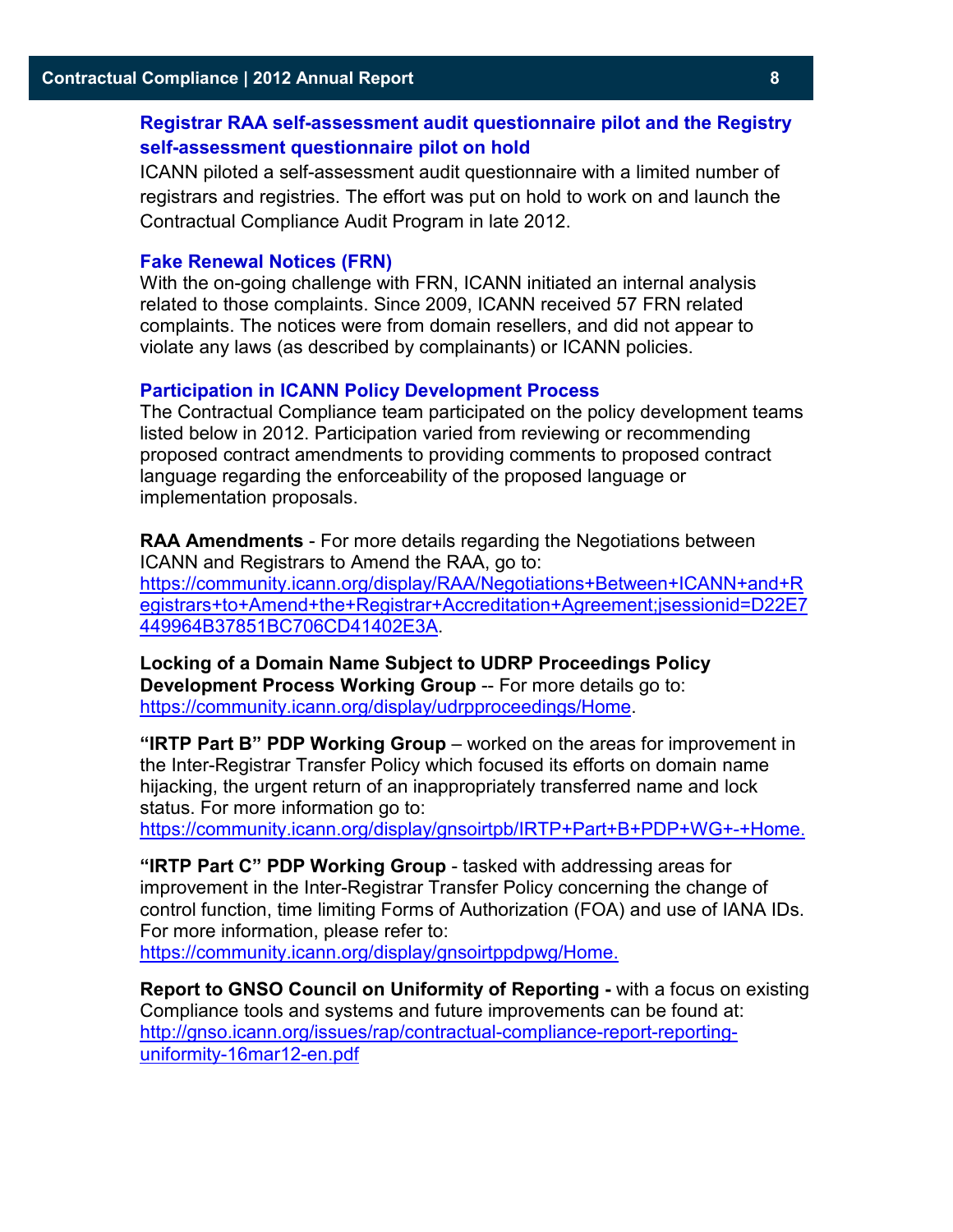**Drafting of preliminary issues report on the Translation or Transliteration of Internationalized Registration Data** - For more information go to: [http://gnso.icann.org/en/issues/ird/final-report-ird-wg-07may12-en.pdf\)](http://gnso.icann.org/en/issues/ird/final-report-ird-wg-07may12-en.pdf)

## <span id="page-8-0"></span>*III. 2012 Registry Contractual Compliance Summary*

ICANN has contracts with registry operators for the following top-level domains (TLDs): .BIZ, .COM, .INFO, .NAME, .NET, .ORG, .TEL, .AERO, .ASIA, .CAT,  $COOP$ , .JOBS, .MOBI, .MUSEUM, .POST<sup>[2](#page-8-1)</sup>, .PRO, .TRAVEL and .XXX. For detailed information regarding the terms of each registry operator's agreement with ICANN, go to:

[http://www.icann.org/en/about/agreements/registries.](http://www.icann.org/en/about/agreements/registries)

ICANN strengthened its contractual compliance oversight efforts in the registry area. Dedicated staff monitored registry operator compliance and processed complaints that were received in the following categories:

- Sunrise period violations (failure to allow trademark owners to register names during the sunrise period)
- Registry charter violations (acting outside of the stated charter)
- Failure to comply with reserved names restrictions
- Registry acting as its own registrar
- Customer service issues, i.e. failure to timely respond to complaints and questions (ICANN does not have contract authority to address customer service related complaints)

By mid-2013, the community will be able to log registry complaints in the new centralized complaint management tool instead of sending an email.

#### **Monthly Reports**

All registry operators are required under their registry agreements to provide monthly reports reflecting critical performance metrics. Due to contract restrictions, ICANN may not publish information from these registry operator performance reports for 90 days following the delivery of each report. During the January 2012 – October 2012 period, ICANN's operational registry operators reported the following performance metrics:

| • DNS Availability                                                 | 100%                   |
|--------------------------------------------------------------------|------------------------|
| • Whois Availability                                               | $100\%$ * <sup>3</sup> |
| • Equal Registrar Access to the Shared Registration System         | 100%                   |
| <b>Complaints Penarding Denial of Rulk Access to the Zone File</b> |                        |

Complaints Regarding Denial of Bulk Access to the Zone File

<span id="page-8-1"></span> $2$ .POST is not operational and therefore compliance information concerning this registry operator does not appear in this report.  $\overline{\phantom{a}}$ 

<span id="page-8-2"></span> $3$  During the month of June 2012, .PRO reported  $\frac{1}{2}$  of a percent deviation.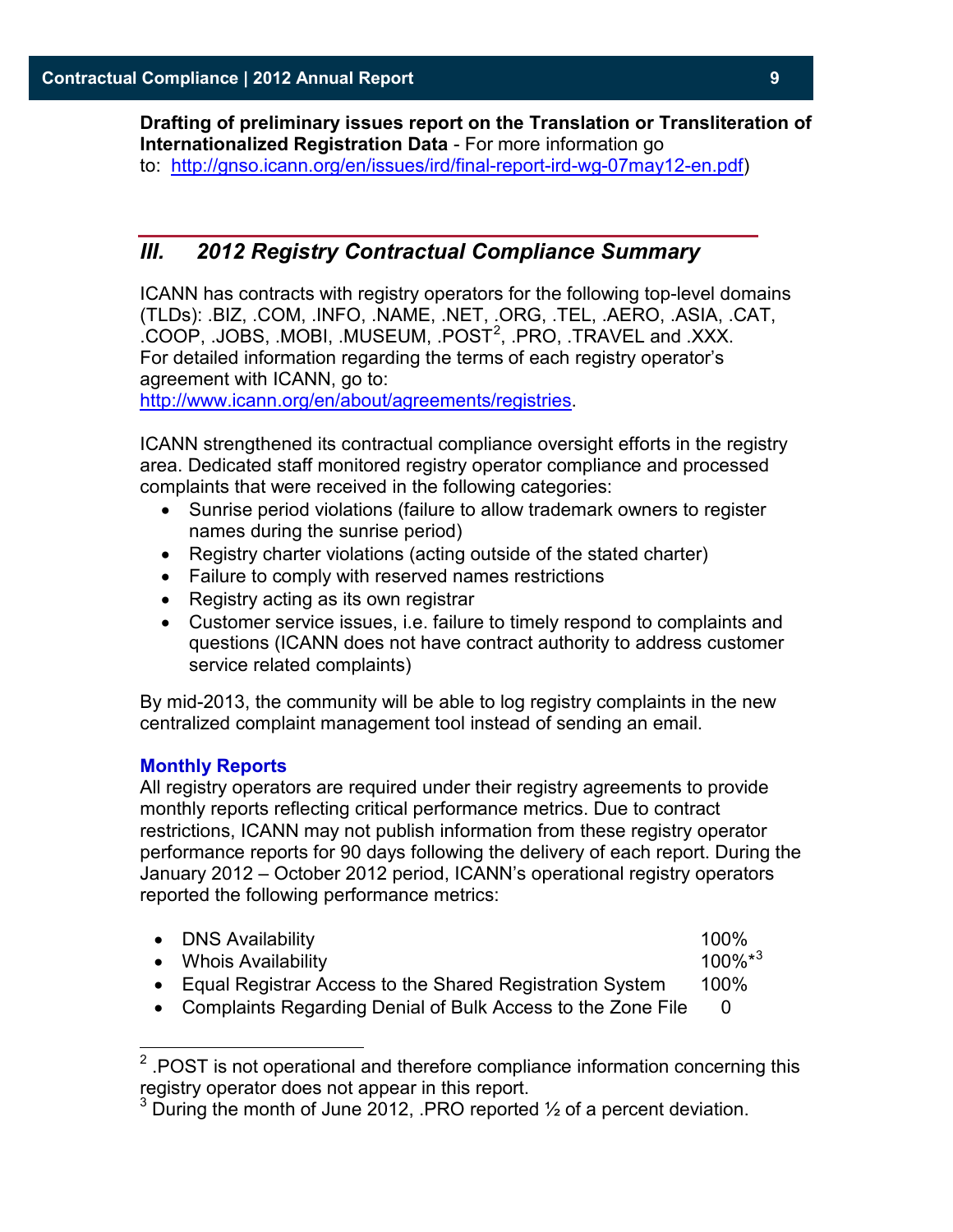#### **Registry Agreement Renewals**

.COM, .NAME, .BIZ and .INFO were considered for contract renewal in 2012. As part of the renewal process ICANN reviews the compliance record of each registry considered for renewal and issues a summary report of the findings. All four registry operators were found compliant with the terms of their agreement.

Please refer to the published reports for .COM and .NAME at links below:

.COM - [http://www.icann.org/en/resources/compliance/reports/operator-verisign](http://www.icann.org/en/resources/compliance/reports/operator-verisign-com-27mar12-en.pdf)[com-27mar12-en.pdf](http://www.icann.org/en/resources/compliance/reports/operator-verisign-com-27mar12-en.pdf)

.NAME - [http://www.icann.org/en/resources/compliance/reports/operator](http://www.icann.org/en/resources/compliance/reports/operator-verisign-name-06apr12-en.pdf)[verisign-name-06apr12-en.pdf](http://www.icann.org/en/resources/compliance/reports/operator-verisign-name-06apr12-en.pdf)

#### **Expedited Registry Security Requests (ERSR) Processed**

The ERSR process, developed to allow TLD registries to inform ICANN of a present or imminent security incident to their TLD and/or to the DNS and request a contractual waiver for actions they might take or have taken to mitigate or eliminate an Incident, was invoked once in 2012. The request was reviewed by designated staff in Security, gTLD Registry Liaison, Office of General Counsel and Contractual Compliance. ICANN worked cooperatively with the registry operator to process the request.

For detailed information regarding this process, go to: [http://www.icann.org/en/resources/registries/ersr.](http://www.icann.org/en/resources/registries/ersr)

### **Registry Operator Litigation**

In July 2011, Employ Media, the registry operator for .JOBS, filed for arbitration based on a notice of breach ICANN sent to .JOBS in February 2011. The matter was resolved in December 2012. For more details regarding this matter, go to: [http://www.icann.org/en/news/litigation/employ-media-v-icann.](http://www.icann.org/en/news/litigation/employ-media-v-icann)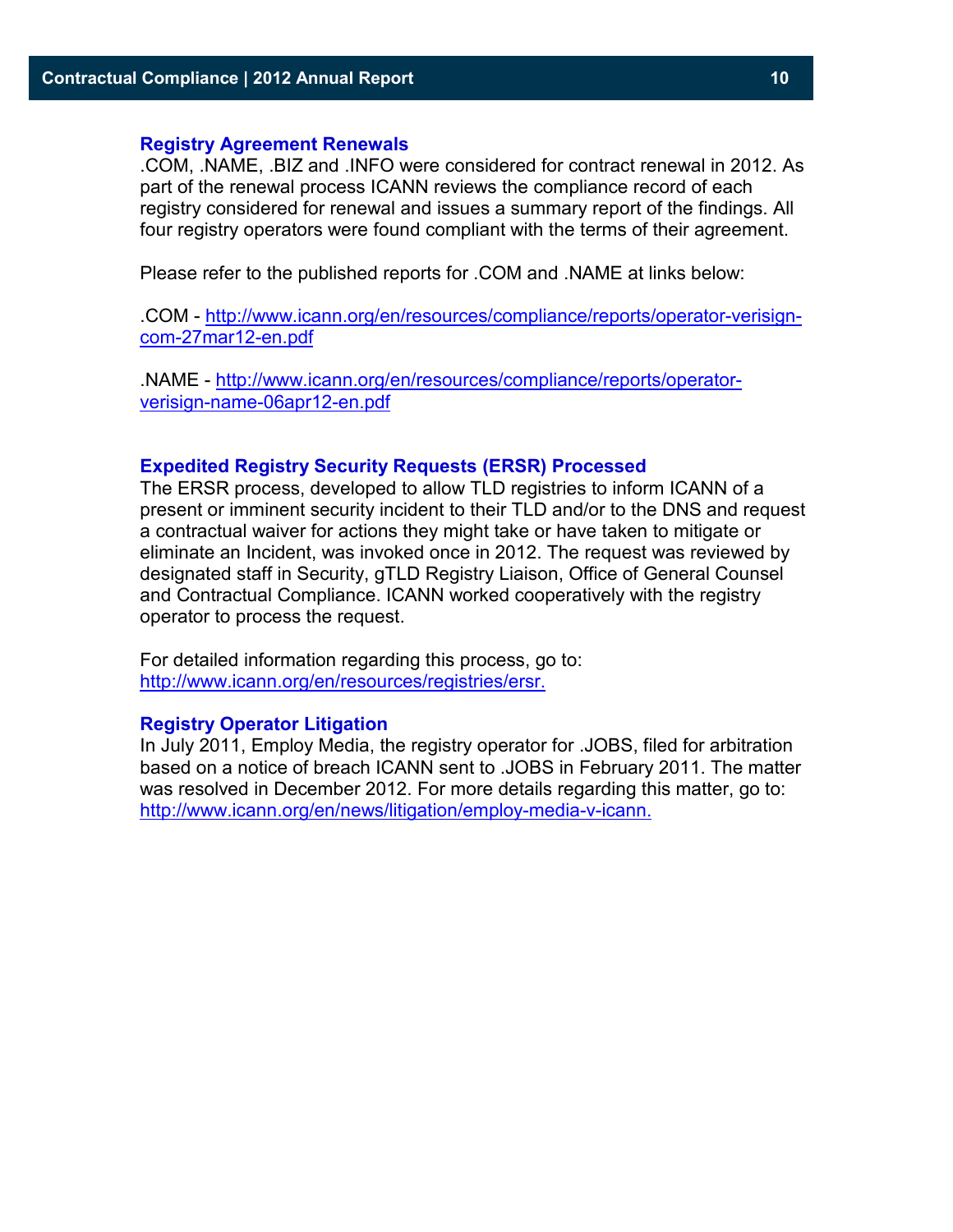## <span id="page-10-0"></span>*IV. 2012 Law Enforcement Efforts Summary*

ICANN's Contractual Compliance team continued to strengthen its relationship with law enforcement agencies (LEA) by participating in discussions and collaborating when requested.

Meetings were held in Los Angeles, Prague and Toronto with representatives from a number of agencies from Canada, the United Kingdom, the United States, Switzerland, Mauritius, as well as with Europol. Discussions were related to law enforcement's expectations, ICANN's and LEA's roles and responsibilities, registrar enforcement, registrars' obligations and ICANN's referral process to and from law enforcement.

ICANN managed LEA referral based on the process, while respecting the confidentiality, and all agreements and applicable laws and regulations. Time and scope of the investigations varied based on the complexity of the referral. ICANN's role was as simple as engaging and encouraging registrar collaboration and as complex as responding to an in-depth review of different documents.

## <span id="page-10-1"></span>*V. Audit Program Update*

The three-year Contractual Compliance Audit Program was revealed at ICANN 44 in Prague. In 2012, the program included developing an audit strategy, approach and methodology, and the roll out of the first round of audits in late 2012.

ICANN's goal with the audit program is to first identify, and then properly manage and help remediate any deficiencies found, thereby ensuring alignment and compliance by all contracted parties with their contractual obligations.

This program is the first contractual compliance audit program at ICANN to be executed across all contracted parties. With this effort, a baseline will be established to drive focused audit activities based on non-compliance issues and audit results.